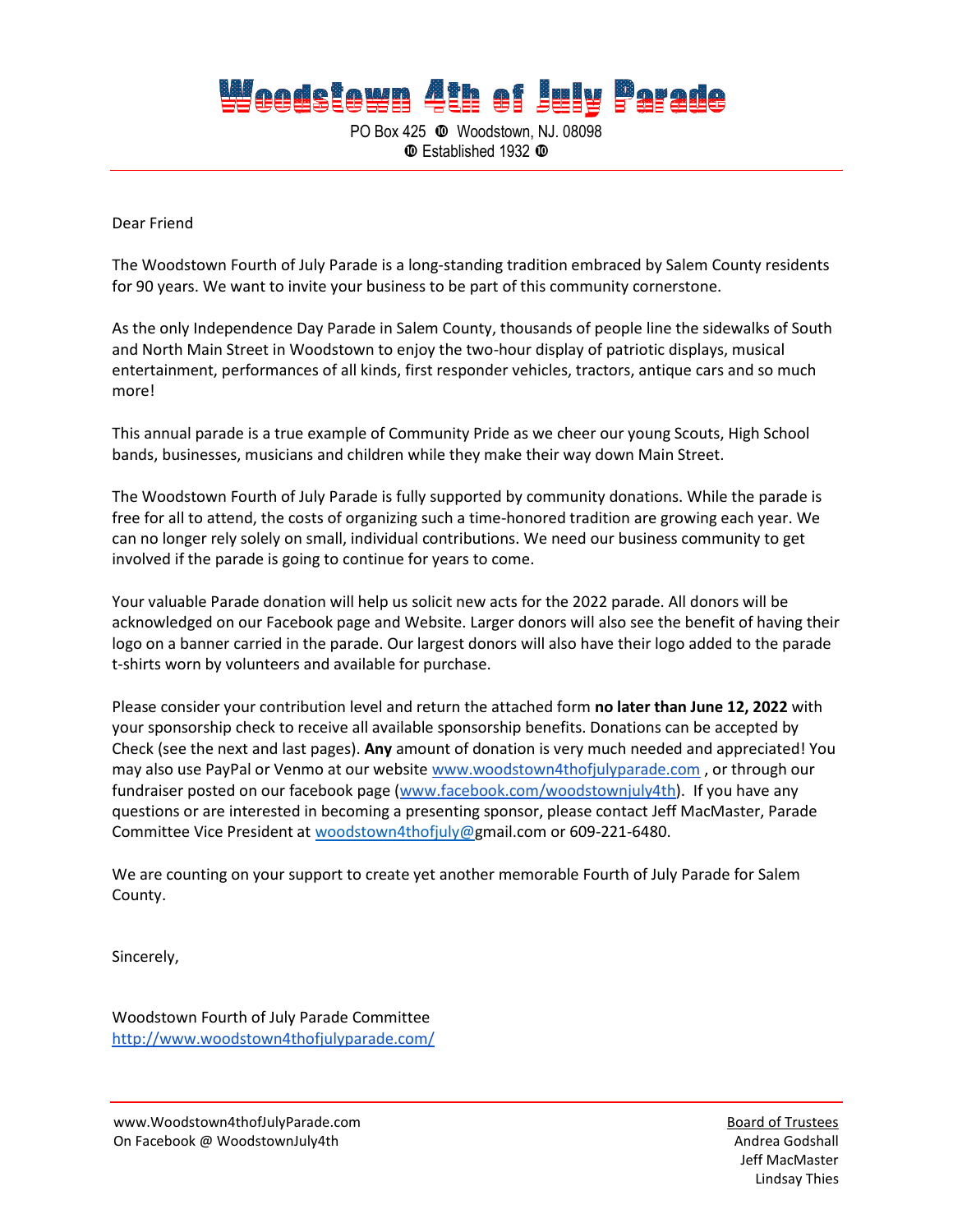### **Weedstewn 4th of July Parade**

PO Box 425 Woodstown, NJ. 08098  $\Phi$  Established 1932  $\Phi$ 

### Donation Opportunities

#### \_\_\_\_\$250 Community Supporter

**●** Recognition on our Facebook page and website

#### \_\_\_\_ \$500+ Level 1 Sponsor

- Business Name/Logo Included on Facebook Page with link to your online presence
- Business Name/Logo Included on Website with link to your online presence
- Name and/or Logo on a shared banner in the parade

#### \_\_\_\_ \$1,000+ Level 2 Sponsor

- Business Name/Logo Included on Facebook Page with link to your online presence
- Business Name/Logo Included on Website with link to your online presence
- Business Name/Logo on a single banner carried by a volunteer in the parade or carried by your people.
- Ability to distribute items to attendees ( giveaways etc). We encourage you to wear company shirts that also identify your business.

#### \_\_\_\_ \$5,000+ Presenting Sponsors

- All parade advertising/news releases, facebook page, website, etc. will include your name as parade sponsor.
- Business Name/Logo included on our facebook page and website with a link to your online presence.
- Business Name/Logo on a single large banner at the beginning of the parade announcing your sponsorship.
- Business Name/Logo on all parade tee shirts.